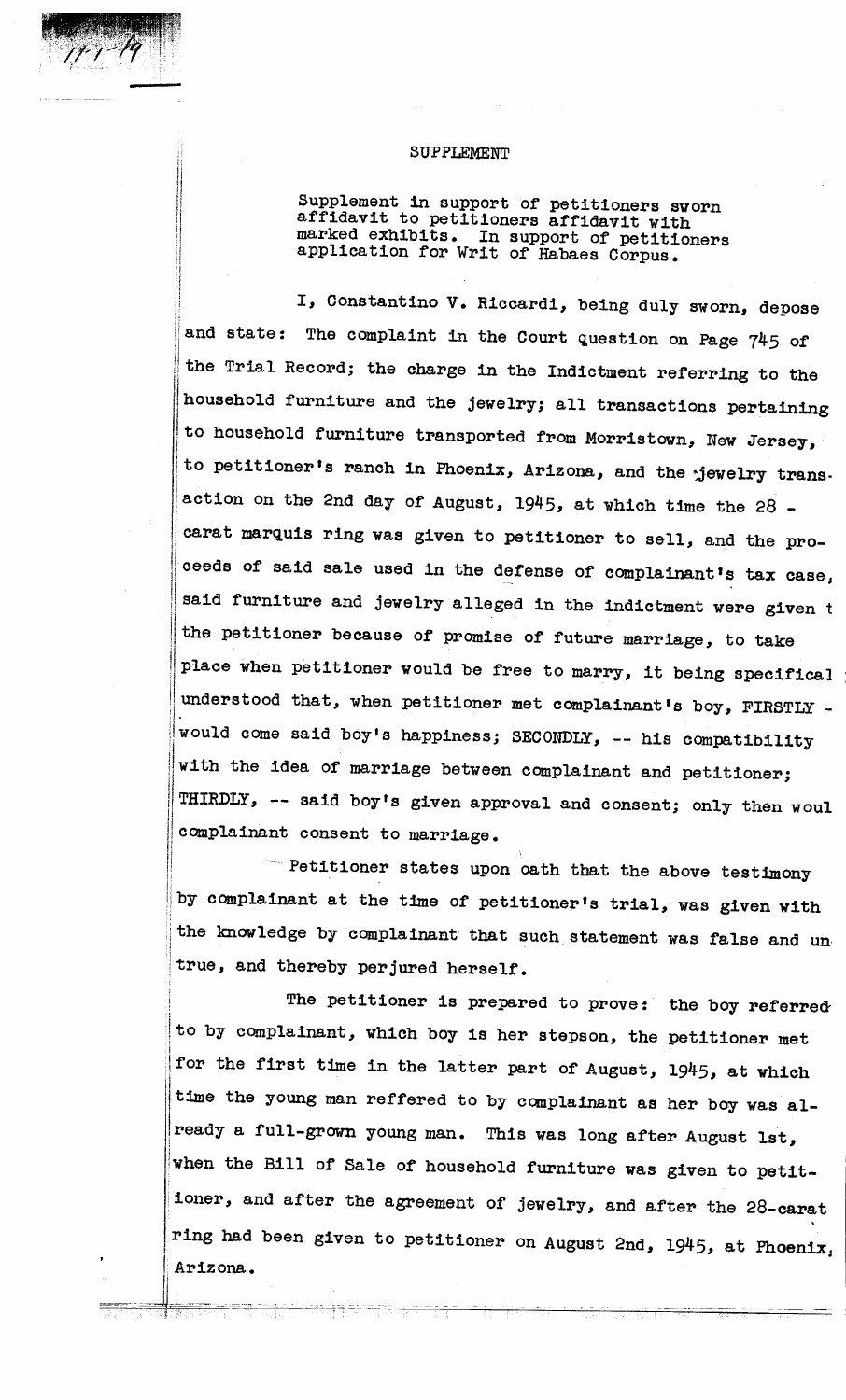Petitioner was advised, at that time, by complainant in her home, and again at petitioner's hotel, a few days later, that said young man, sometime in October, 1945, he expected to be discharged from the Army, and contemplated immediate marriage with I a nurse, a young lady in some way associated with medicine, with whom he had been keeping company.  $\vert$ I

C'r"-~- -----------.-...

First name of said young lady, who came from Minnesota, was Corky. The complainant's stepson planned to study under the  $\|$ G.I. Bill of Rights, and after marriage moved to Boston, and there continue his course at college which had been interrupted when he  $\overline{\phantom{a}}$ entered the U.S. Army. His plans also included the young lady continuing to work after marriage, and with her earnings, the i<br>I<br>I<br>I<br>I<br>I I money he had saved while in the Army, plus his discharge pay, complainant's stepson stated that he and his intended wife could I get along until his graduation from college.

The complainant stated to the petitioner, that she did not approve the contemplated marriage of her boy, -- young man, and stepson, -- to Corky; nor did complainant approve of the young lady herself, on the grounds that she was not fit to be the wife of her stepson, who was of royal blood, -- a titled Prince; because the girl came from a very common, ordinary Minnesota family. Complainant appealed to petitioner for aid in preventing said  $\overline{\phantom{a}}$ contemplated marriage: of her stepson and Corky.

Petitioner states, that complainant's cited disapproval was the reason for inviting the stepson to California for possible entrance into Pasadena School of Technology, -- all in the hope of thereby estranging him from Corky, and preventing the contemplated marriage.

The petitioner further states that on the property of the complainant at Morristown, New Jersey; the consideration mentioned in the form of services in behalf of complainant's tax

la de la componenta de la componenta de la componenta de la componenta de la componenta de la componenta de la<br>La componenta de la componenta de la componenta de la componenta de la componenta de la componenta de la compo

TURIS EN SERIES NAM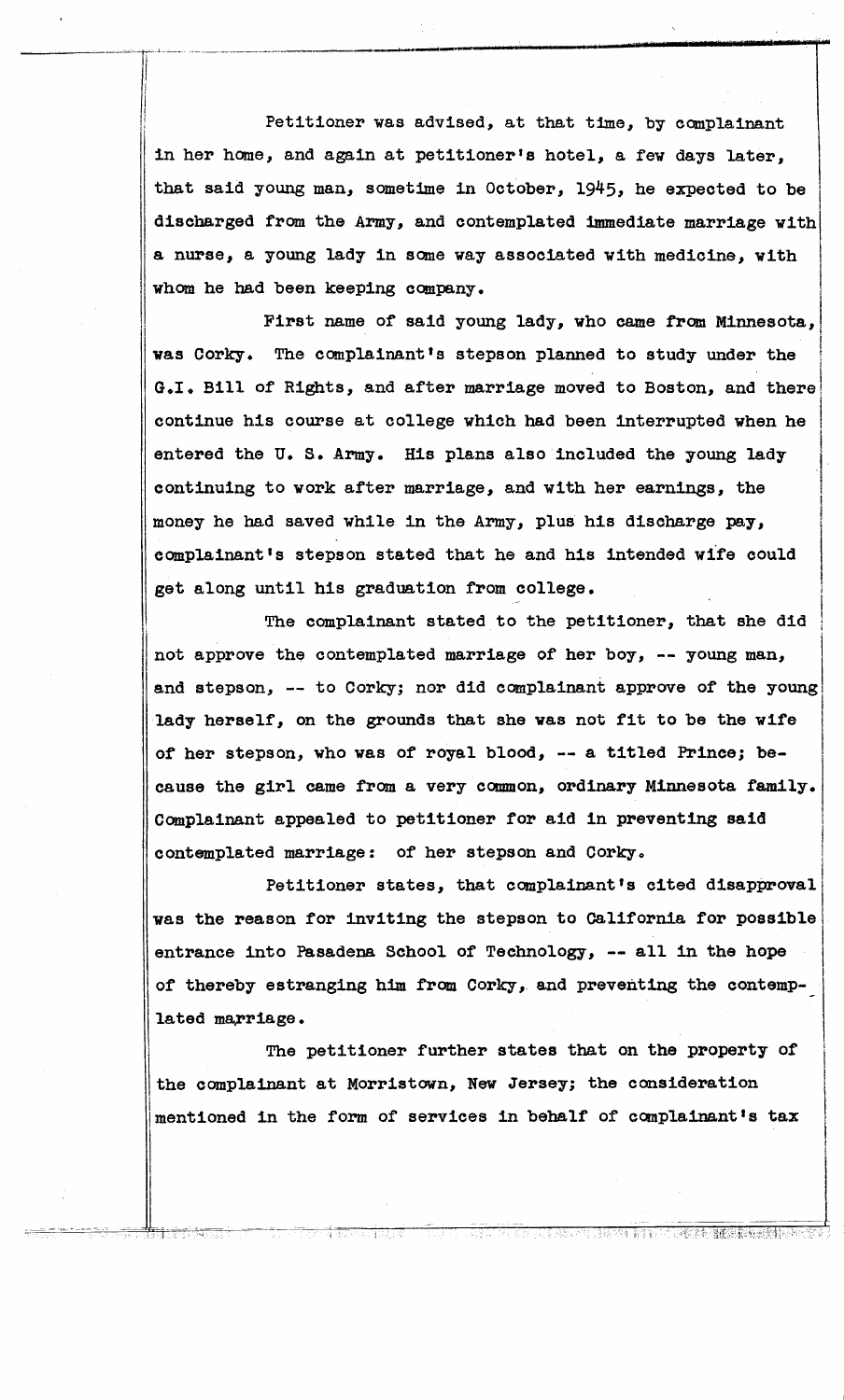case, was given on August 1st, 1945, the same date the Bill of Sale was given, to petitioner; additional services were rendered after the Bill of Sale was given, which was stated as being 1n consideration for the furniture charged in the Indictment. The complainant, and witnesses for the Government, testified at the trial; there was no evidence during the entire trial that the ,petitioner ever clatmed anything for his services in assisting complainant in her tax case, -- other than stated in Exhibit 2 hereto attached to petitioner's affidavit. Petitioner now stands I convicted.

l.<br>.<br>.<br>.

The petitioner further states; he is prepared to produce three (3) witnesses who have knowledge of office copy Exhibit 3, which the complainant testified to signing, but which was not produced in evidence at the  $triab$ ...200a.

Also, Mr. August Merrill, of Utica, New York, Attorney for the complainant was given a copy of the said agreement shortly after it was made, said agreement was discussed a short time after, ! at complainant's home in Morristown, New Jersey, -- the reason being: according to the written agreement testified to, on Page 200a, all of the monies to defer attorney fees, court cost, etc., were to come from petitioner. Mr. Merrill, being Attorney in charge of tax case for complainant, was fully advised of said agreement, marked Exhibit 3 (office), attached to petitioner's affidavit. i.

In Phoenix, Arizona, on August 2nd, 1945, at the office of petitioner, the complainant met Ralph Murane, who witnessed signature on that date, to which complainant testified on Page l83a.

The petitioner further states: He will produce, in person or by deposition, the secretary and stenographer who drew said agreement on August 2nd, 1945 at the mining office of petitioner, complainant testified to having met said secretary and

 $\mathbb{C} \mathfrak{C}_1 \cong \mathbb{C} \mathfrak{C}_1$ 

,  $y$  ,  $y$  ,  $\rightarrow$   $z$  ,  $y$  ,  $z$  ,  $z$  ,  $z$  ,  $z$  ,  $z$ 

I

,!